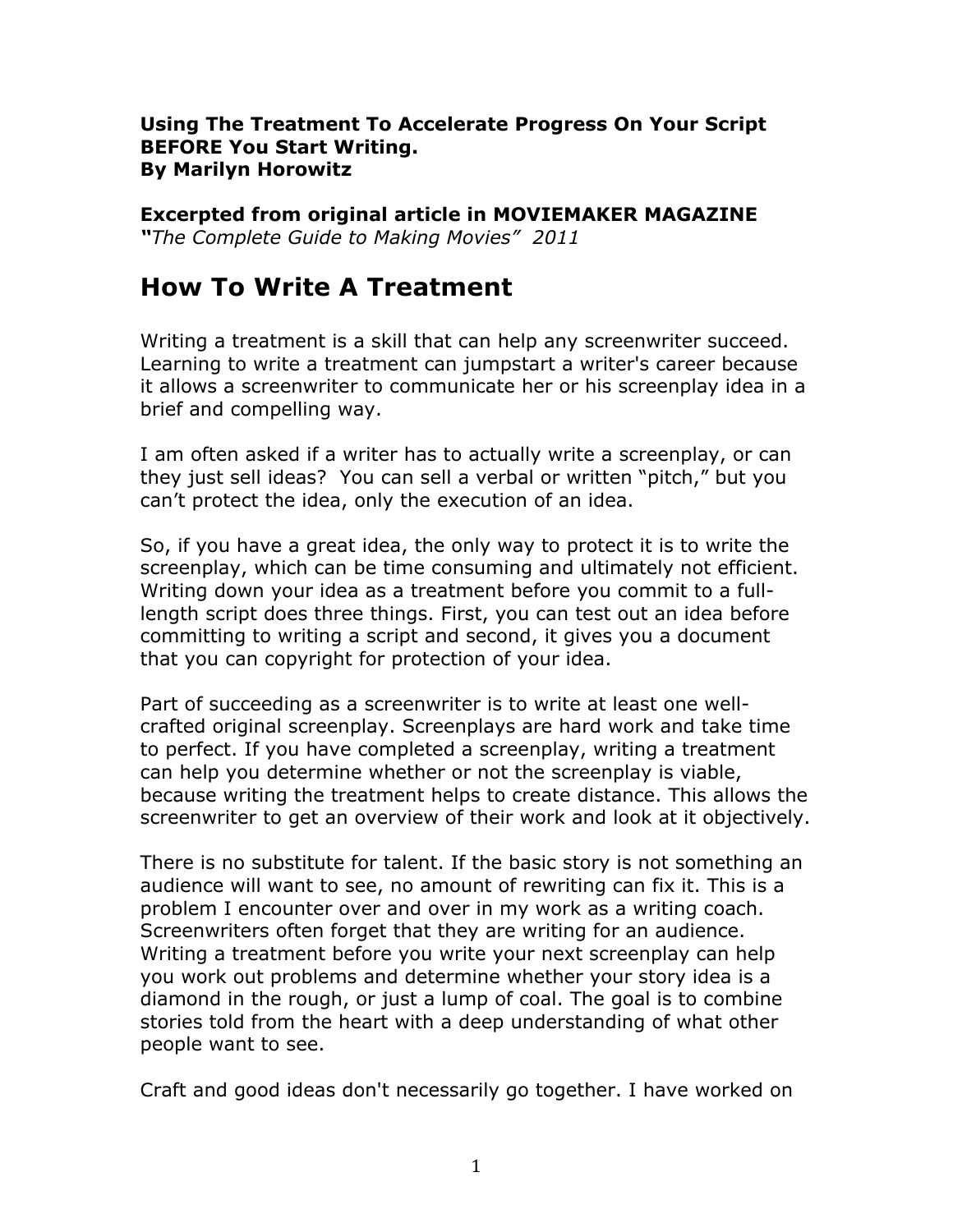several scripts with great ideas and poor execution and the reverse. The successful screenwriter must be able to master both aspects. One tip: Always remember that a screenplay, unlike a novel, is not a complete form in itself but a step along the path of making a film, so the goal of any screenwriter is to see the film made of his or her screenplay. It's easy to forget the goal when you are wrestling with your script.

## **What Is a Treatment?**

There is controversy about the length a treatment can be, but the point is to communicate your story as quickly as possible, so brevity without sacrificing juice is key.

There seem to be three opinions about what a treatment is.

One opinion is that it is a one-page written pitch. The second, which I agree with, is that it is a two to five page document that tells the whole story focusing on the highlights. A third opinion is that a treatment is a lengthy document that is a scene-by-scene breakdown of a script. I consider this an outline, and a waste of time as a marketing document, though it can be an important step in the creation process. In my experience, the two to five page version works best, and an example is included in this article.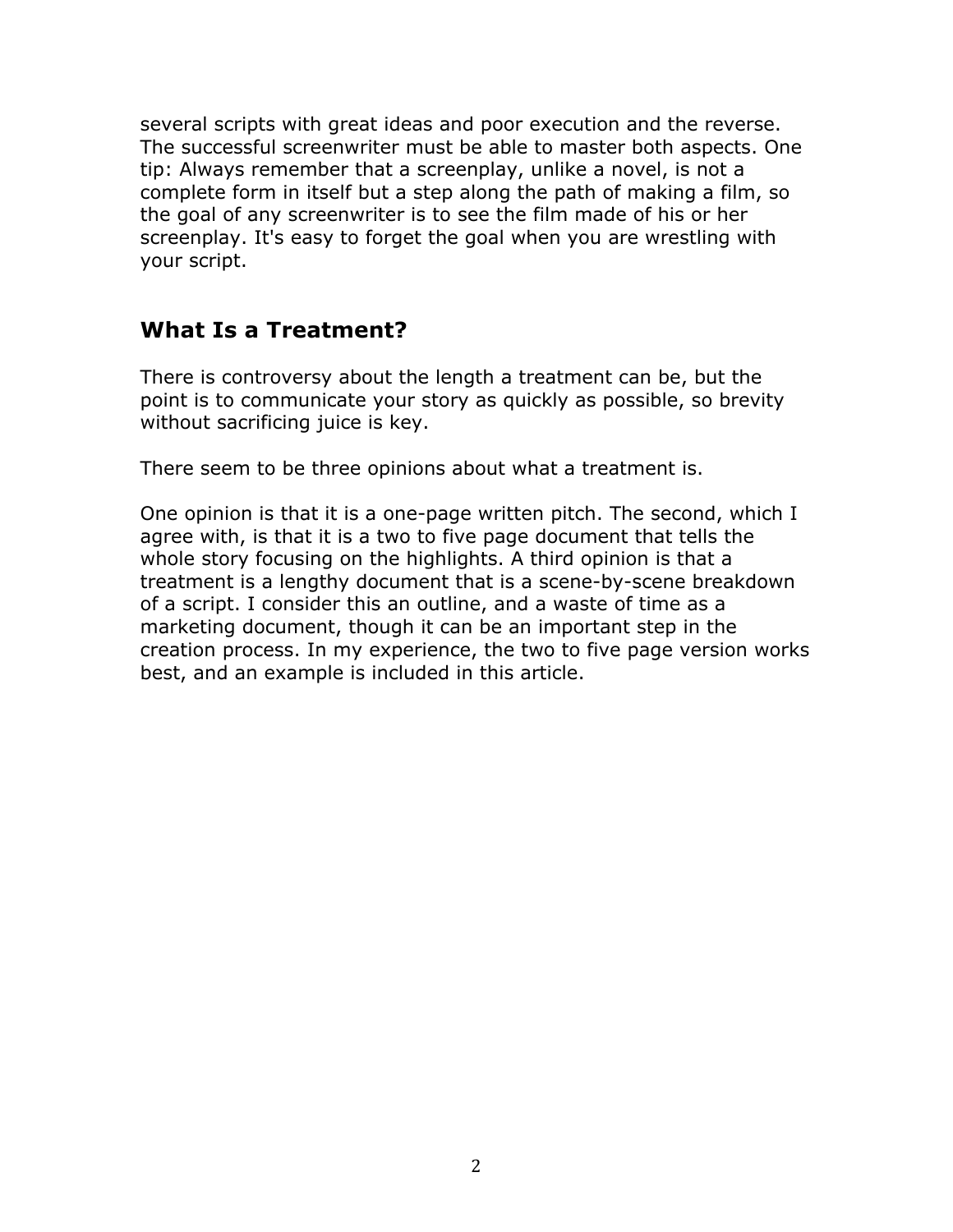## **How To Write a Treatment**

This two to five page document should read like a short story and be written in the present tense. It should present the entire story including the ending, and use some key scenes and dialogue from the screenplay it is based on.

### **What Should Be in the Treatment?**

- 1. A Working title
- 2. The writer's name and contact information
- 3. Copyright Registration number
- 4. A short logline
- 5. Introduction to key characters
- 6. The answers to the following questions: Who? What? When? Why? Where?
- 7. Act 1 described in one to three paragraphs. Set the scene and dramatize the main conflicts.
- 8. Act 2 described in two to six paragraphs. Should dramatize how the conflicts introduced in Act 1 lead to a crisis.
- 9. Act 3 described in one to three paragraphs. Dramatize the final conflict and resolution.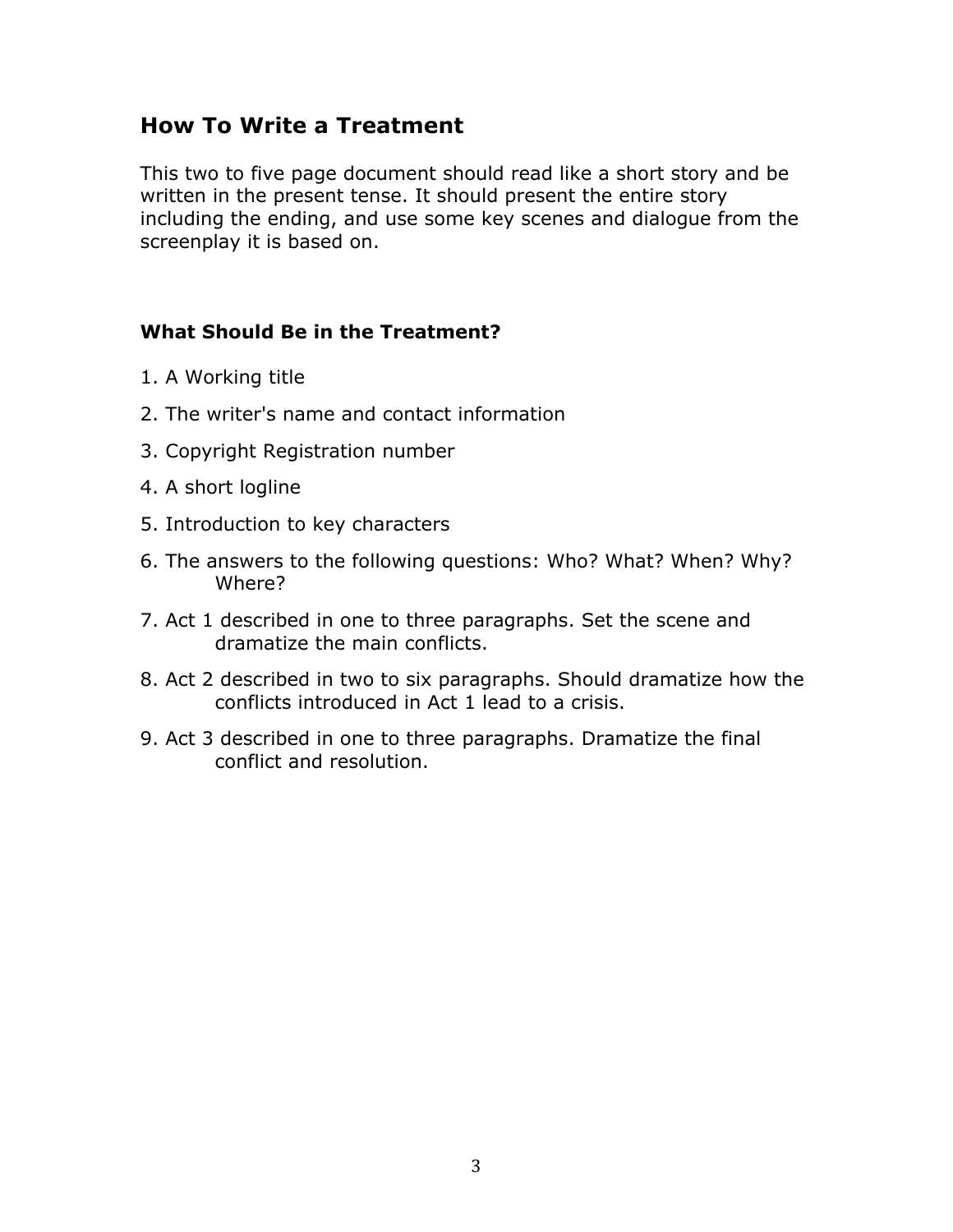## **The Three-Act Structure**

Any discussion of treatment writing should at least touch on basic screenplay structure. Although everyone reading this article is probably familiar with this information, revisiting the basics can be helpful.

In his seminal book of fragments, *The Poetics*, Aristotle proposed that all stories should have a beginning, middle, and an end. The Horowitz System®, the visual writing method that I have created uses the expressions, "Set up, "Conflict" and" Resolution" as more evocative terms for describing the basic movements of a screenplay.

Many screenplays are organized into a 3-act structure. The tradition of writing in this form comes from the theater and was followed by filmmakers. Think of it as a foundation for building a house that others can easily identify, even if the details are new and original.

Act 1, called the Set-up, The situation and characters and conflict are introduced. This classically is 30 minutes long.

Act 2, called The Conflict, often an hour long, is where the conflict begins and expands until it reaches a crisis.

Act 3, called The Resolution, the conflict rises to one more crisis and then is resolved.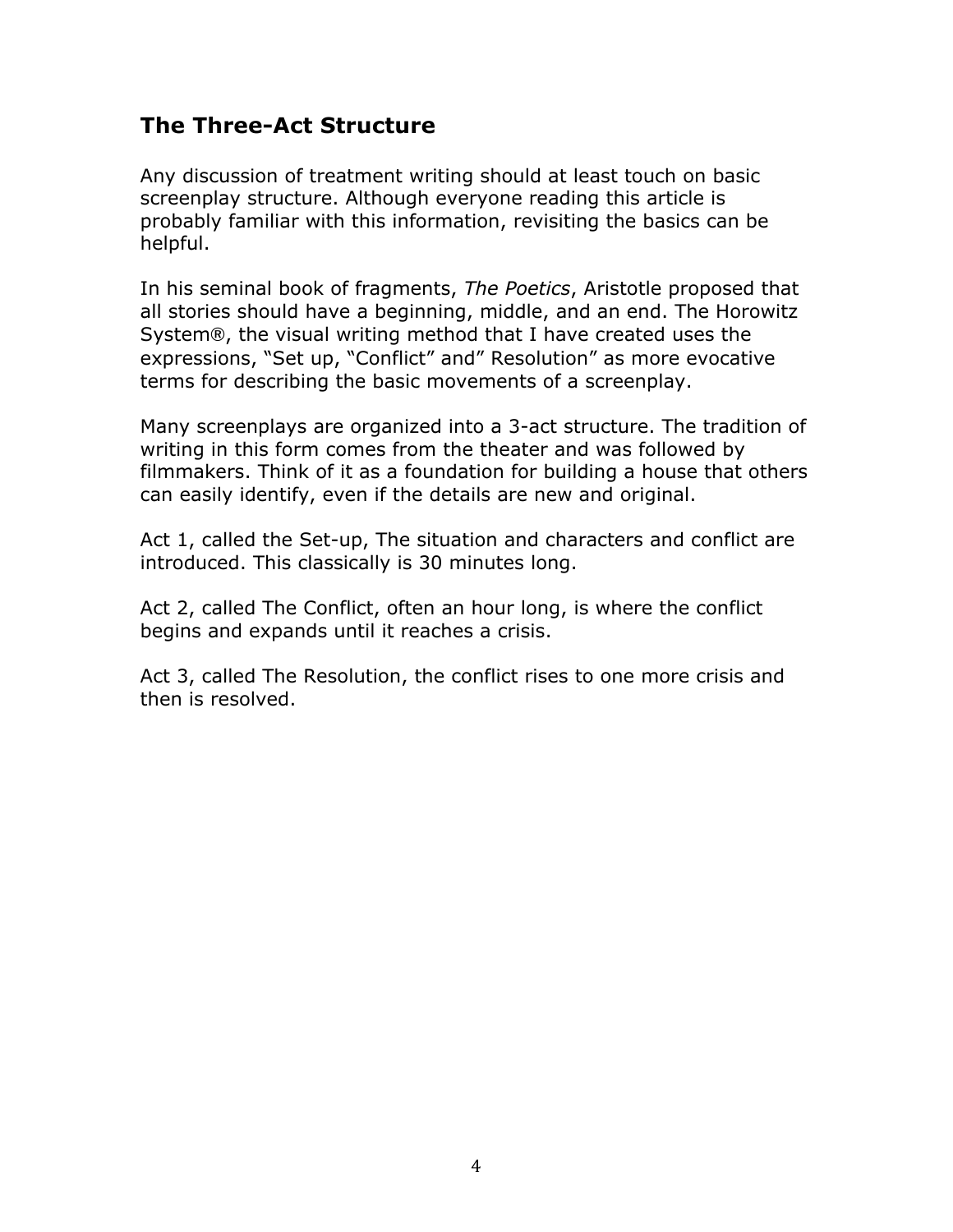# **How To Write The Treatment**

## **Find A Title**

Whether the screenwriter is creating a new story or writing a treatment based on an existing script, the first step is to make sure that the screenplay has a good title. The first contact a prospective producer has with a script is the title. Pick a title that gives a clear idea of what genre the screenplay is written in. (See my 2-part article that appeared in this magazine for more detail on genre. A good title can predispose a producer or reader to like a screenplay because it suggests the kind of experience that is in store and arouses curiosity. Great classic film titles include *It Happened One Night, Psycho* and *Die Hard.*

One film I recently consulted on is named, *And Then Came Love*. This is a good title because it describes the story and the style or genre it's written in - a light romantic comedy. A title does not determine whether or the screenplay is good or not, but it can be a great marketing tool. There's a famous quote from Shakespeare that is helpful to keep in mind when naming screenplays: "What's in a name? That which we call a rose by any other name would smell as sweet". Romeo and Juliet (Quote Act II, Sc. II).

If you want a producer to read your script, pick a name that promotes your story.

## **Write a logline**

The second step is to write a logline. Preparing a log line for your screenplay is a basic marketing tool that I have repurposed for developing treatments. It is similar to the summary given in TV Guide. It is a technique for boiling down a plotline to its essence that has been described as trying to vomit into a thimble.

Follow the example below when writing a logline:

*And Then Came Love* is a character-driven romantic comedy about a high-powered Manhattan single mom who opens Pandora's box when she seeks out the anonymous sperm donor father of her young son.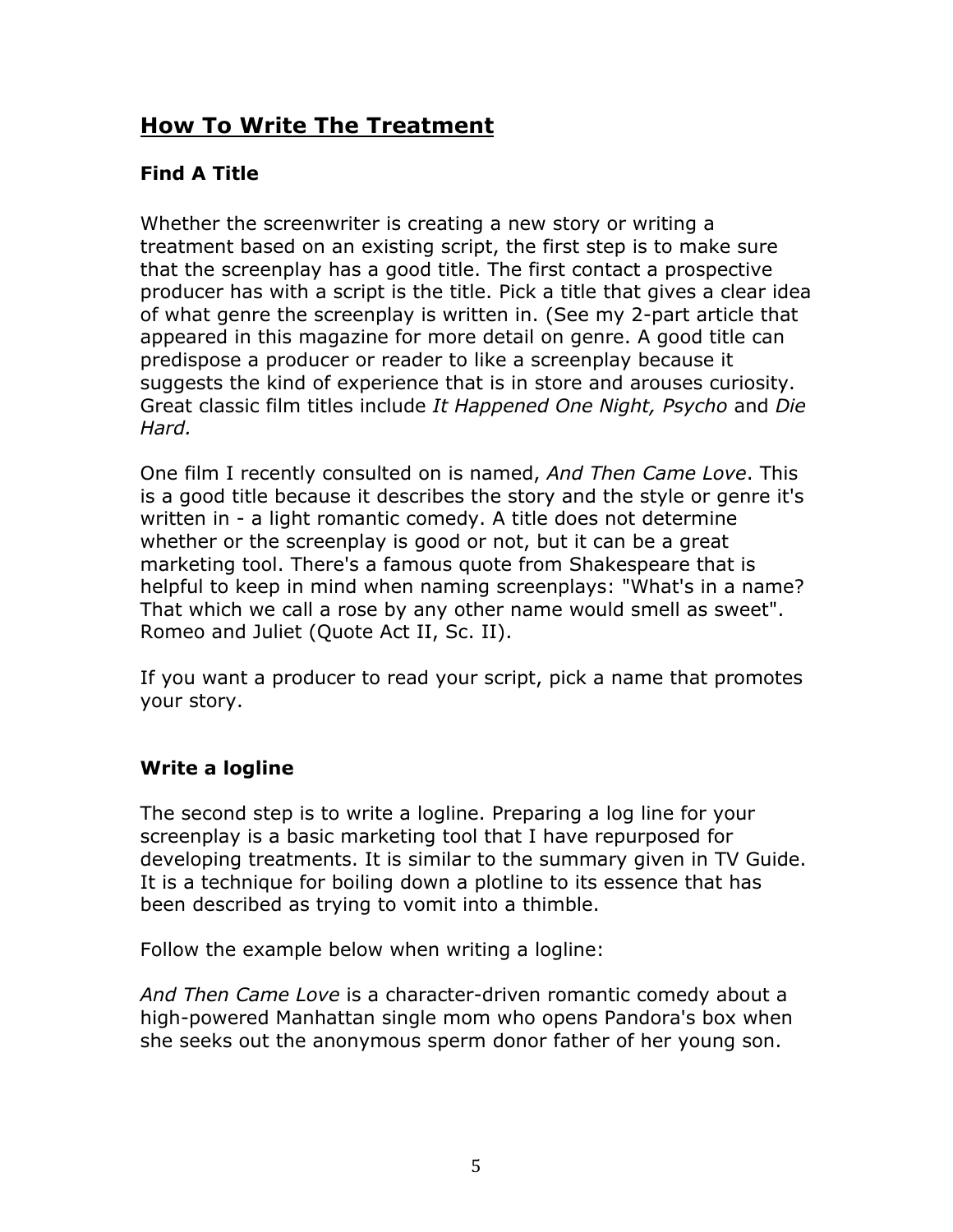### **Write a synopsis**

The third step is to a synopsis. Begin by expanding the logline into a three-act story Start with the end. For example, Let's work with *The Silence Of The Lambs*:

**Act 3:** Clarice Starling catches the killer and saves the intended victim.

Then break down into three acts. For example,

**Act 1:** While still a student at The FBI, Clarice is asked to help on a case. She's eager to help and interviews Hannibal Lector who gives her a clue.

**Act 2:** With his help, she is able to overcome many obstacles, and finds the identity of the killer.

**Act 3:** She confronts the killer, saves his intended victim and atones for the death of the lamb. The scriptwriter should follow this break down for his or her story, and then expand this into a synopsis.

Follow the example below of *And Then Came Love*:

Julie (mid 40s), a successful Manhattan reporter-turned-columnist believes she has it all - a great job, a rent controlled apartment, a boyfriend and best of all, an adorable six-year-old son named Jake, whom she conceived via an anonymous sperm donor.

Her perfect world, however, is rocked when she's called in for an emergency parent-teacher conference and learns that her son has been acting up, needs to be 'tested' and is on the brink of expulsion. Over-whelmed, Julie instinctively blames herself... it's easy to do since her mother has made her feel inadequate for not being a stay-at-home mom.

Julie, however, will not concede that her mother could be right, so she places genetic blame on Jake's anonymous father. Through a private investigator, Julie learns the identity of the donor and meets him. His name is Paul, and he's a struggling actor and law school dropout. Julie has neither intention nor desire to reveal her identity to him, she simply needs to check her sources, get the facts, and move on.

A child psychiatrist tells Julie that Jake does not appear to have ADHD, but could benefit from a "father figure" in his life. Julie's boyfriend, a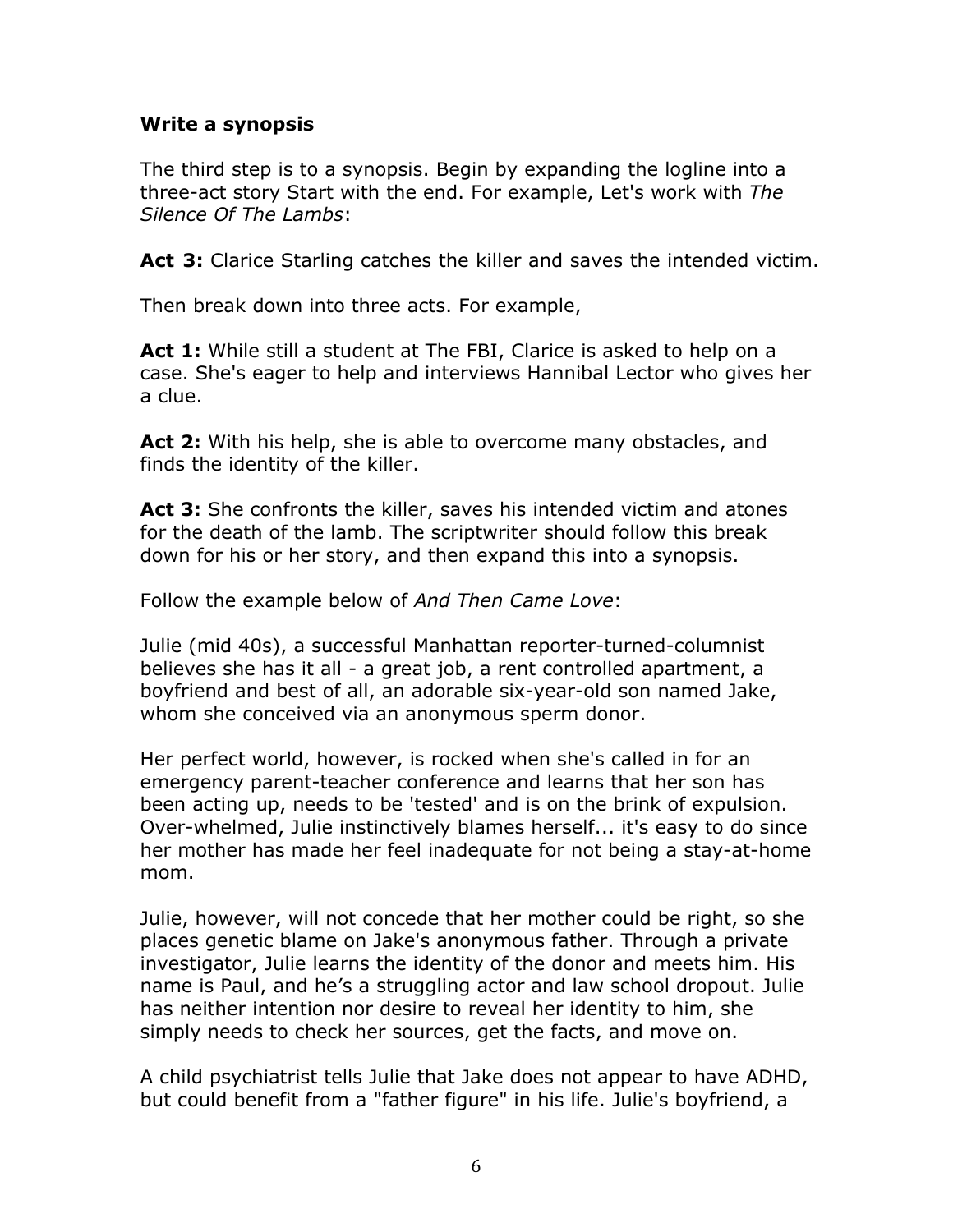charismatic photojournalist, is up for the challenge and proposes. Julie believes her life is back on course until Paul, the donor, shows up, hoping she'll promote the off-off Broadway show in which he's performing.

Jake instantly bonds with Paul. No matter how hard Julie tries to keep Paul from complicating her life, the more he does as he begins to fall for her, and she finds she can not deny her feelings for him, and her boyfriend is pushing to set a date.

*(Written by Caytha Jentis, writer/producer).*

## **Summary and Conclusion**

Whenever possible, take your idea and write a treatment before you begin a new screenplay. Start by creating a logline and synopsis. Then use the synopsis and expand it into a treatment by correcting structure and adding detail.

Learning to write treatments can save you years of working on the wrong projects. If you already have a script, writing a treatment using my method will help you correct any mistakes that could prevent a sale.

### **Copyright ©2011marilynhorowitz**